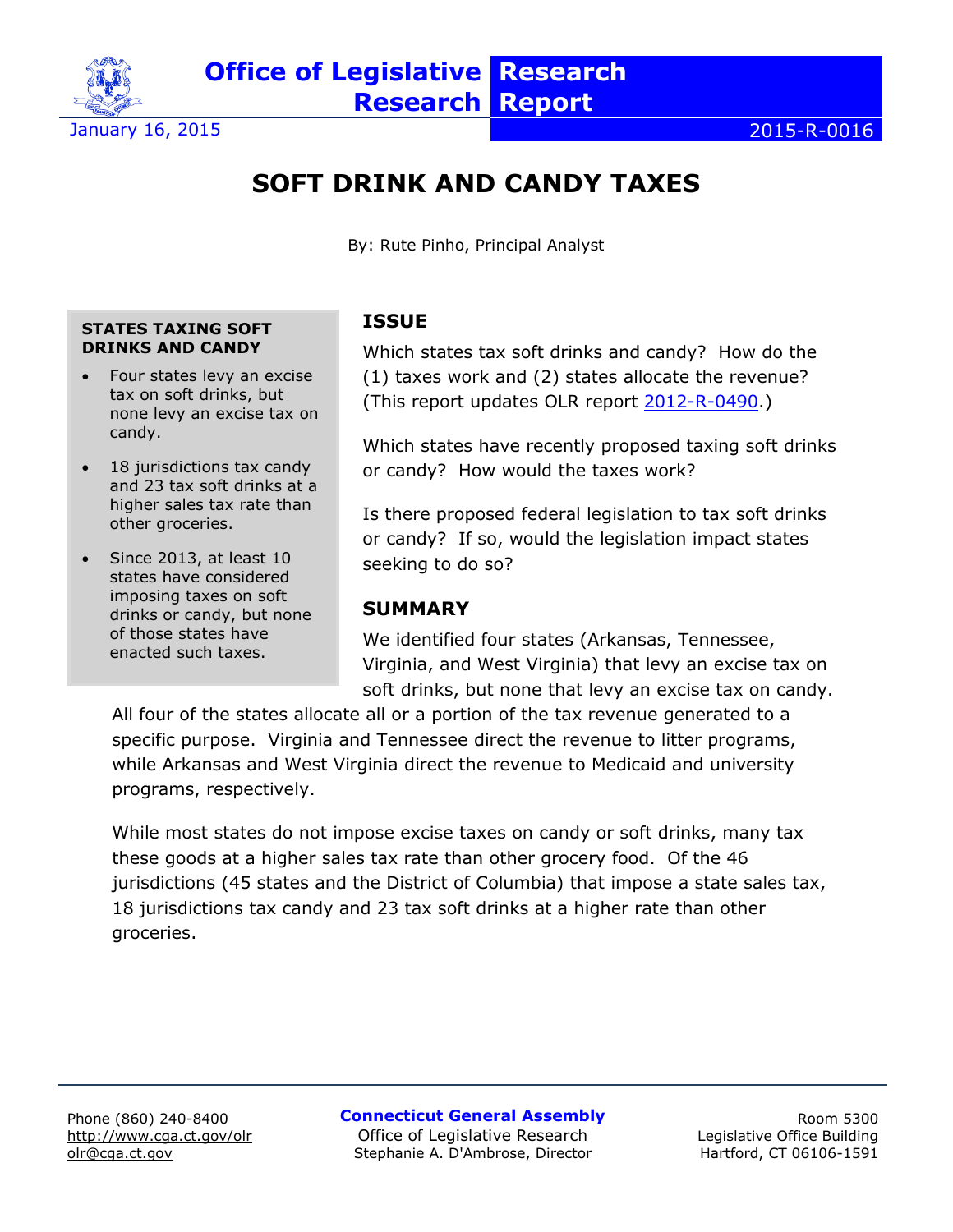A search of 2013 and 2014 proposed bills found that at least 10 states (California, Connecticut, Hawaii, Illinois, Massachusetts, Nebraska, New York, Oregon, Rhode Island, and Vermont) considered imposing taxes on soft drinks or candy, but none have enacted such taxes. Most recently, Berkeley, California enacted an excise tax on soft drinks. The \$0.01 per ounce tax took effect on January 1, 2015.

Most of the state proposals we examined would have imposed an excise tax on soft drink distributors, manufacturers, or wholesalers, based on the volume of the beverage. Hawaii considered a proposal to base the tax on the sugar content of the beverage. Massachusetts and Nebraska, on the other hand, considered proposals to tax soft drinks or candy by subjecting them to state sales taxes.

There is currently no proposed federal legislation to tax soft drinks or candy, but in 2014 there was a proposal to tax soft drinks. The Sweetened Beverages Tax (SWEET) Act [\(H.R. 5279\)](https://www.congress.gov/113/bills/hr5279/BILLS-113hr5279ih.xml) would have imposed an excise tax on manufacturers, producers, and importers of sugar-sweetened beverages. The proposed tax was \$0.01 per teaspoon (4.2 grams) of sugar or other sweeteners contained in such beverages. It would have dedicated the revenue from the tax to fund programs and research designed to prevent and treat diabetes, obesity, tooth decay, and other diet-related diseases. Although the proposal would not have directly impacted states seeking to impose their own excise taxes on soft drinks, it would have increased the price of these products, thus potentially influencing both consumer behavior and the levying of additional state excise taxes.

## **STATE SOFT DRINK AND CANDY TAXES**

### *Excise Taxes on Soft Drinks*

Four states (Arkansas, Tennessee, Virginia, and West Virginia) levy excise taxes on soft drinks. Table 1 below briefly describes each state's tax. The states vary in how they levy the tax. Arkansas and West Virginia base the tax on volume, while Tennessee and Virginia base it on gross receipts.

All four of the states allocate all or a portion of the tax revenue generated to a specific purpose. Tennessee and Virginia direct the tax revenues to litter programs, while Arkansas and West Virginia direct the revenues to Medicaid and university programs, respectively.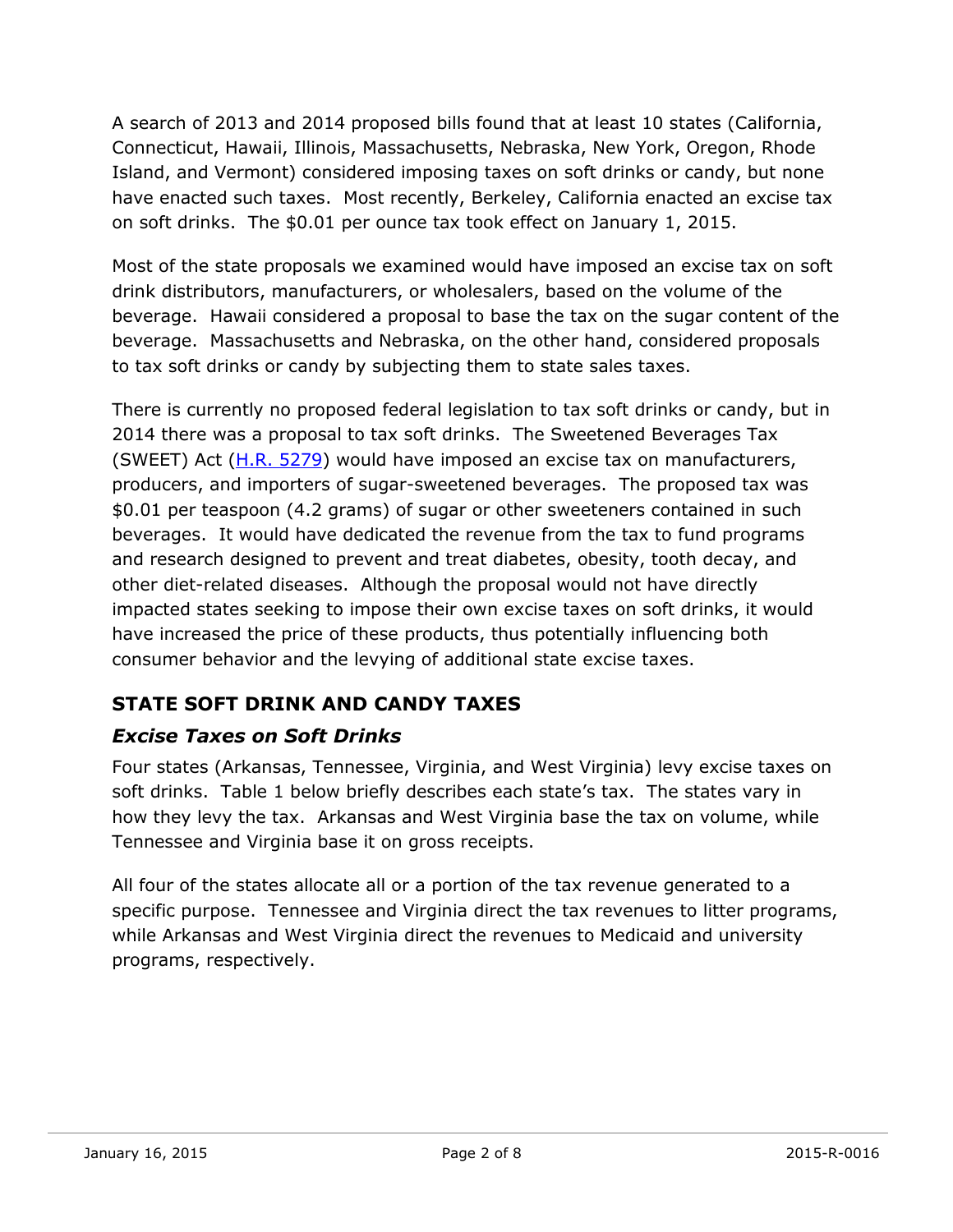| Table 1: State Excise Taxes on Soft Drinks |  |
|--------------------------------------------|--|
|--------------------------------------------|--|

| <b>State</b>                                                       | <b>Tax Rate and Base</b>                                                                                                                                                                                                                                                                                                                                                                                                                                                                                                                                                                                                                                                                                                                                                                                                    | Paid By                                                                                                                                                                              | <b>Use of Revenue</b>                                                        |
|--------------------------------------------------------------------|-----------------------------------------------------------------------------------------------------------------------------------------------------------------------------------------------------------------------------------------------------------------------------------------------------------------------------------------------------------------------------------------------------------------------------------------------------------------------------------------------------------------------------------------------------------------------------------------------------------------------------------------------------------------------------------------------------------------------------------------------------------------------------------------------------------------------------|--------------------------------------------------------------------------------------------------------------------------------------------------------------------------------------|------------------------------------------------------------------------------|
| Arkansas<br>(Ark.<br>Code Ann.<br>$§$ 26-57-<br>901 et<br>seq.)    | • \$2 per gallon of soft drink or simple<br>syrup<br>• \$0.21 per gallon of bottled or canned<br>soft drink product<br>• \$0.21 for each gallon produced by<br>powders or base products                                                                                                                                                                                                                                                                                                                                                                                                                                                                                                                                                                                                                                     | Distributors,<br>manufacturers, and<br>wholesale dealers on<br>the first sale in<br>Arkansas                                                                                         | Funds the Arkansas<br>Medicaid Program<br><b>Trust Fund</b>                  |
| Tennessee<br>(Tenn.<br>Code Ann.<br>$§ 67-4-$<br>402)              | 1.9% of gross receipts derived from<br>manufacturing, producing, or importing<br>bottled soft drinks                                                                                                                                                                                                                                                                                                                                                                                                                                                                                                                                                                                                                                                                                                                        | Manufacturers, bottlers,<br>and importers of bottled<br>soft drinks                                                                                                                  | 21% of the revenue<br>funds litter<br>prevention and<br>collection programs  |
| Virginia<br>(Va. Code<br>Ann. §<br>58.1-1700<br>et seq.)           | Excise tax on gross receipts from soft drink<br>sales as follows:<br>• \$50 if the gross receipts are \$100,000 or<br>less<br>• \$100 if the gross receipts are between<br>\$100,000 and \$250,000<br>• \$250 if the gross receipts are between<br>\$250,000 and \$500,000<br>• \$750 if the gross receipts are between<br>\$500,000 and \$1,000,000<br>• \$1,500 if the gross receipts are between<br>\$1,000,000 and \$3,000,000<br>• \$3,000 if the gross receipts are between<br>\$3,000,000 and \$5,000,000<br>• \$4,500 if the gross receipts are between<br>\$5,000,000 and \$10,000,000<br>• \$7,200 if the gross receipts are between<br>\$10,000,000 and \$25,000,000<br>• \$18,000 if the gross receipts are<br>between \$25,000,000 and \$50,000,000<br>• \$33,000 if the gross receipts exceed<br>\$50,000,000 | Wholesalers and<br>distributors of<br>carbonated soft drinks                                                                                                                         | Funds the Litter<br>Control and<br>Recycling Fund                            |
| West<br>Virginia<br>(W. Va.<br>Code Ann.<br>$$11-19-1$<br>et seq.) | Excise tax on sales, handling, use, or<br>distribution of bottled soft drinks and soft<br>drink syrup in the state as follows:<br>• \$0.01 on each bottle of 16.9 ounces (1/2<br>liter) of bottled soft drink<br>• \$0.80 on each gallon of bottled soft drink<br>syrup<br>• \$0.84 on each four liters of soft drink<br>syrup<br>• \$0.01 on each ounce of dry mix used to<br>make soft drinks                                                                                                                                                                                                                                                                                                                                                                                                                             | Manufacturers,<br>distributors, wholesale<br>dealers, retail dealers,<br>or any other person<br>who is the original<br>consignee of any<br>bottled soft drink or soft<br>drink syrup | Funds West Virginia<br>University medical,<br>dental, and nursing<br>schools |

## *Sales Taxes on Soft Drinks and Candy*

Of the 46 jurisdictions (45 states and the District of Columbia) that impose a state sales tax, 33 exempt grocery food purchases from the tax and 6 tax such purchases at a reduced rate. Many of these jurisdictions exclude candy or soft drinks from the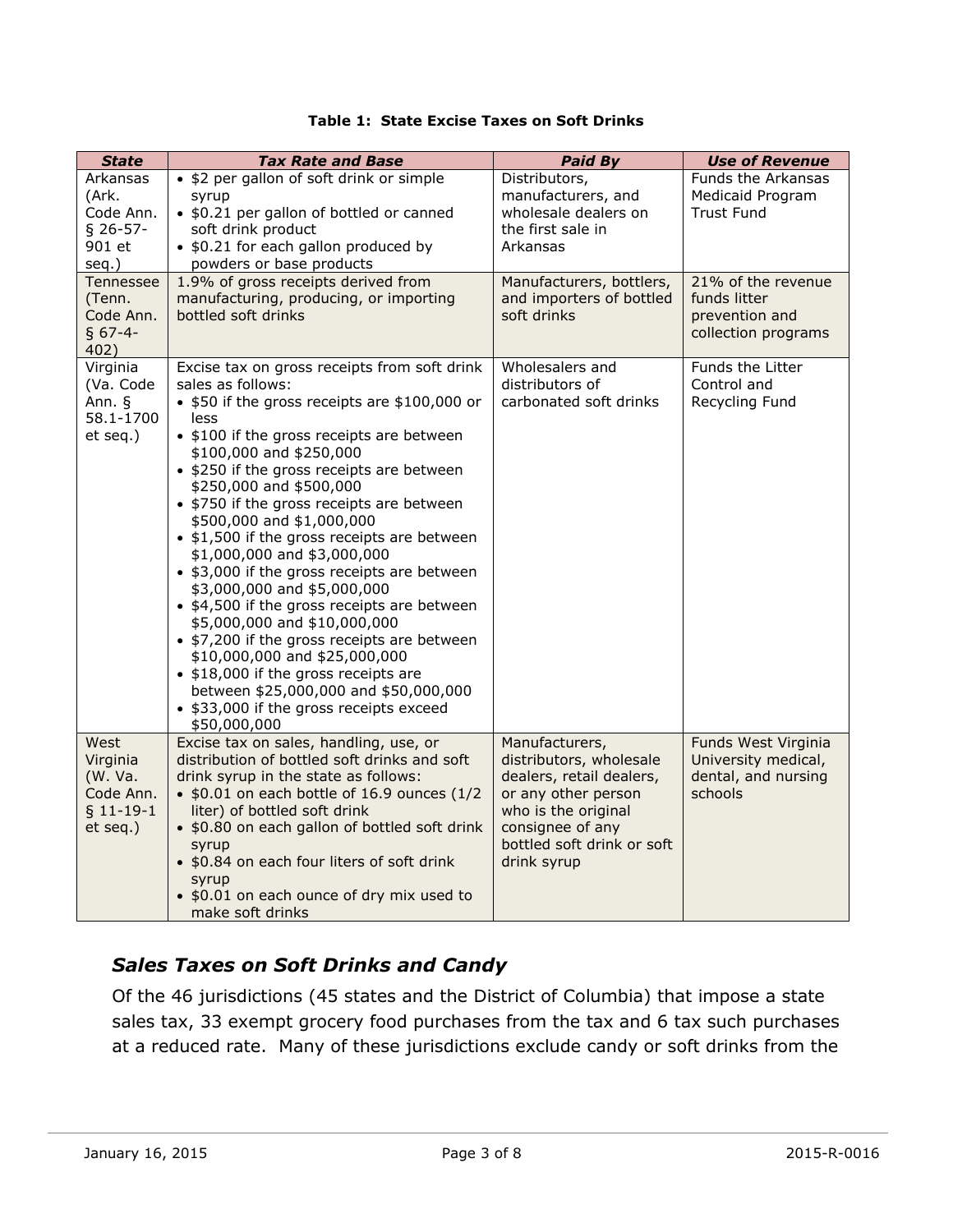definition of grocery food, thus making them taxable or subjecting them to the state's general sales tax rate. Table 2 indicates for each jurisdiction whether grocery food, candy, or soft drinks are taxable.

| <b>Jurisdiction</b>     | <b>State Sales Tax Rate</b> | <b>Grocery Food</b>     | Candy                   | <b>Soft Drinks</b>      |
|-------------------------|-----------------------------|-------------------------|-------------------------|-------------------------|
| Alabama                 | 4%                          | Т                       | Т                       | Т                       |
| Arizona                 | 5.6%                        | $\overline{E}$          | $\overline{E}$          | $\overline{E}$          |
| Arkansas                | 6.5%                        | <b>RR</b>               | <b>RR</b>               | <b>RR</b>               |
| California <sup>1</sup> | 7.5%                        | E                       | E                       | T <sup>4</sup>          |
| Colorado                | 2.9%                        | E                       | T                       | Τ                       |
| Connecticut             | 6.35%                       | $\overline{E}$          | $\top$                  | $\overline{\mathsf{T}}$ |
| District of Columbia    | 5.75%                       | E                       | $E^2$                   | T                       |
| Florida                 | 6%                          | E                       | $\mathsf{T}$            | T                       |
| Georgia                 | 4%                          | E                       | E                       | E                       |
| Hawaii                  | 4%                          | $\top$                  | $\top$                  | T                       |
| Idaho                   | 6%                          | Т                       | Т                       | Τ                       |
| Illinois                | 6.25%                       | <b>RR</b>               | Τ                       | Τ                       |
| Indiana                 | 7%                          | E                       | Т                       | Τ                       |
| Iowa                    | 6%                          | $\overline{E}$          | $\overline{\mathsf{T}}$ | $\overline{\mathsf{T}}$ |
| Kansas                  | 6.15%                       | $\overline{\mathsf{T}}$ | T                       | T                       |
| Kentucky                | 6%                          | $\overline{E}$          | T                       | $\overline{\mathsf{T}}$ |
| Louisiana               | 4%                          | E                       | E                       | E                       |
| Maine                   | 5.5%                        | $\overline{E}$          | $\overline{T}$          | T                       |
| Maryland                | 6%                          | $\overline{E}$          | T                       | T                       |
| Massachusetts           | 6.25%                       | E                       | E                       | E                       |
| Michigan                | 6%                          | E                       | E                       | E                       |
| Minnesota               | 6.875%                      | E                       | T                       | T                       |
| Mississippi             | 7%                          | $\top$                  | $\overline{\mathsf{T}}$ | T                       |
| Missouri                | 4.225%                      | <b>RR</b>               | <b>RR</b>               | RR <sup>5</sup>         |
| Nebraska                | 5.5%                        | E                       | E                       | E                       |
| Nevada                  | 6.85%.                      | E                       | $\overline{E}$          | E                       |
| New Jersey              | 7%                          | $\overline{E}$          | T                       | Τ                       |
| <b>New Mexico</b>       | 5.125%                      | E                       | E                       | E                       |
| New York                | 4%                          | E                       | $\mathsf T$             | T                       |
| North Carolina          | 4.75%                       | $\overline{E}$          | $\overline{\mathsf{T}}$ | T                       |
| North Dakota            | 5%                          | E                       | T                       | T                       |
| Ohio                    | 5.75%                       | E                       | $E^3$                   | T                       |
| Oklahoma                | 4.5%                        | Τ                       | т                       | Τ                       |
| Pennsylvania            | 6%                          | E                       | E                       | T                       |
| Rhode Island            | 7%                          | $\overline{E}$          | $\overline{\mathsf{T}}$ | T                       |
| South Carolina          | 6%                          | E                       | $E^3$                   | $E^3$                   |
| South Dakota            | 4%                          | T                       | $\top$                  | $\overline{\mathsf{T}}$ |
| Tennessee               | 7%                          | RR                      | $\overline{\mathsf{T}}$ | RR                      |
| Texas                   | 6.25%                       | E                       | $\overline{\mathsf{T}}$ | $\mathsf T$             |
| Utah <sup>1</sup>       | 5.95%                       | <b>RR</b>               | <b>RR</b>               | <b>RR</b>               |
| Vermont                 | 6%                          | E                       | E                       | E.                      |
| Virginia $1$            | 5.3%                        | RR                      | RR                      | RR                      |
| Washington              | 6.5%                        | E.                      | E.                      | T.                      |

**Table 2: Taxability of Groceries, Candy, and Soft Drinks Across Jurisdictions**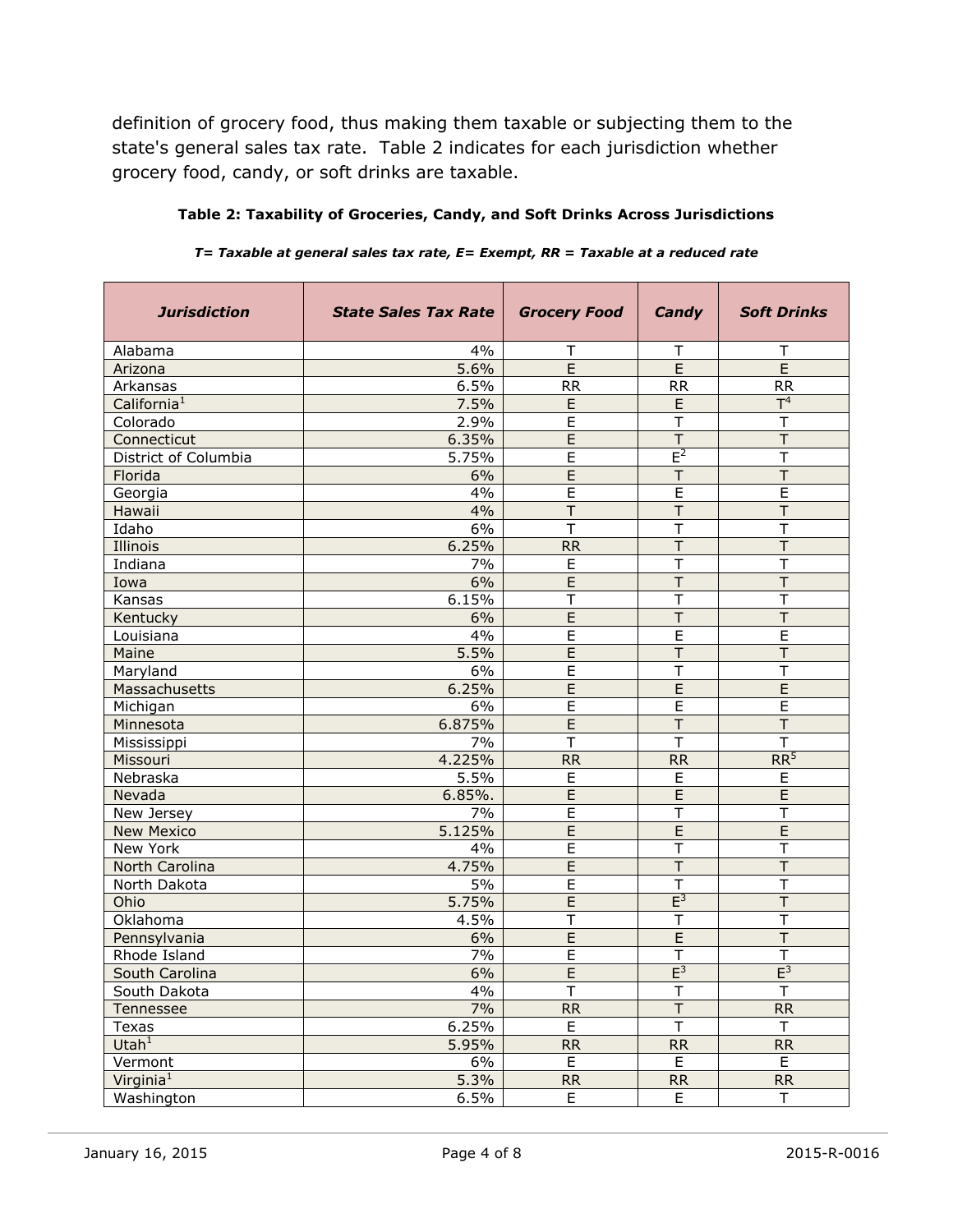| <b>Jurisdiction</b> | <b>State Sales Tax Rate</b> | <b>Grocery Food</b> | Candy | <b>Soft Drinks</b> |
|---------------------|-----------------------------|---------------------|-------|--------------------|
| West Virginia       | 6%                          |                     |       |                    |
| Wisconsin           | 5%                          |                     |       |                    |
| Wyoming             | 4%                          |                     |       |                    |

Source: CCH State Tax Guide, State tax department websites

<sup>1</sup>State rate includes mandatory, statewide, local add-on sales taxes: California (1%), Utah (1.25%), and Virginia  $(1\%)$ .

<sup>2</sup>Candy bars purchased for immediate consumption are taxable when purchased with cash (rather than food stamps) in quantities of less than 6.

<sup>3</sup>Sale of candy or soft drinks for consumption on the premises is taxable.

<sup>4</sup>Only carbonated beverages are taxable; other soft drinks are exempt.

<sup>5</sup>Taxed at food rate if sold for off-premises consumption by a qualifying establishment.

Table 3 lists the jurisdictions that tax candy and soft drinks at a higher rate than grocery food. In all, 18 jurisdictions tax candy and 23 tax soft drinks at a higher rate than other groceries.

**Table 3: States that Tax Candy and Soft Drinks at Higher Rates than Groceries**

| <b>Candy Taxed at Higher</b><br>Rate |                | <b>Soft Drinks Taxed at Higher</b><br>Rate |                |  |
|--------------------------------------|----------------|--------------------------------------------|----------------|--|
| Colorado                             | New Jersey     | California (only                           | New Jersey     |  |
| Connecticut                          | New York       | carbonated                                 | New York       |  |
| Florida                              | North Carolina | beverages)                                 | North Carolina |  |
| Illinois                             | North Dakota   | Colorado                                   | North Dakota   |  |
| Indiana                              | Rhode Island   | Connecticut                                | Ohio           |  |
| Iowa                                 | Tennessee      | District of                                | Pennsylvania   |  |
| Kentucky                             | Texas          | Columbia                                   | Rhode Island   |  |
| Maine                                | Wisconsin      | Florida                                    | Texas          |  |
| Maryland                             |                | Illinois                                   | Washington     |  |
| Minnesota                            |                | Indiana                                    | West Virginia  |  |
|                                      |                | Iowa                                       | Wisconsin      |  |
|                                      |                | Kentucky                                   |                |  |
|                                      |                | Maine                                      |                |  |
|                                      |                | Maryland                                   |                |  |
|                                      |                | Minnesota                                  |                |  |

#### **SOFT DRINK AND CANDY TAXES PROPOSED IN 2013 AND 2014**

At least 10 states proposed taxing soft drinks or candy in 2013 and 2014, but none of them enacted the taxes. Table 4 lists the states, briefly summarizes each proposal, and indicates the proposed basis and rate, taxpayer, and use of the funds.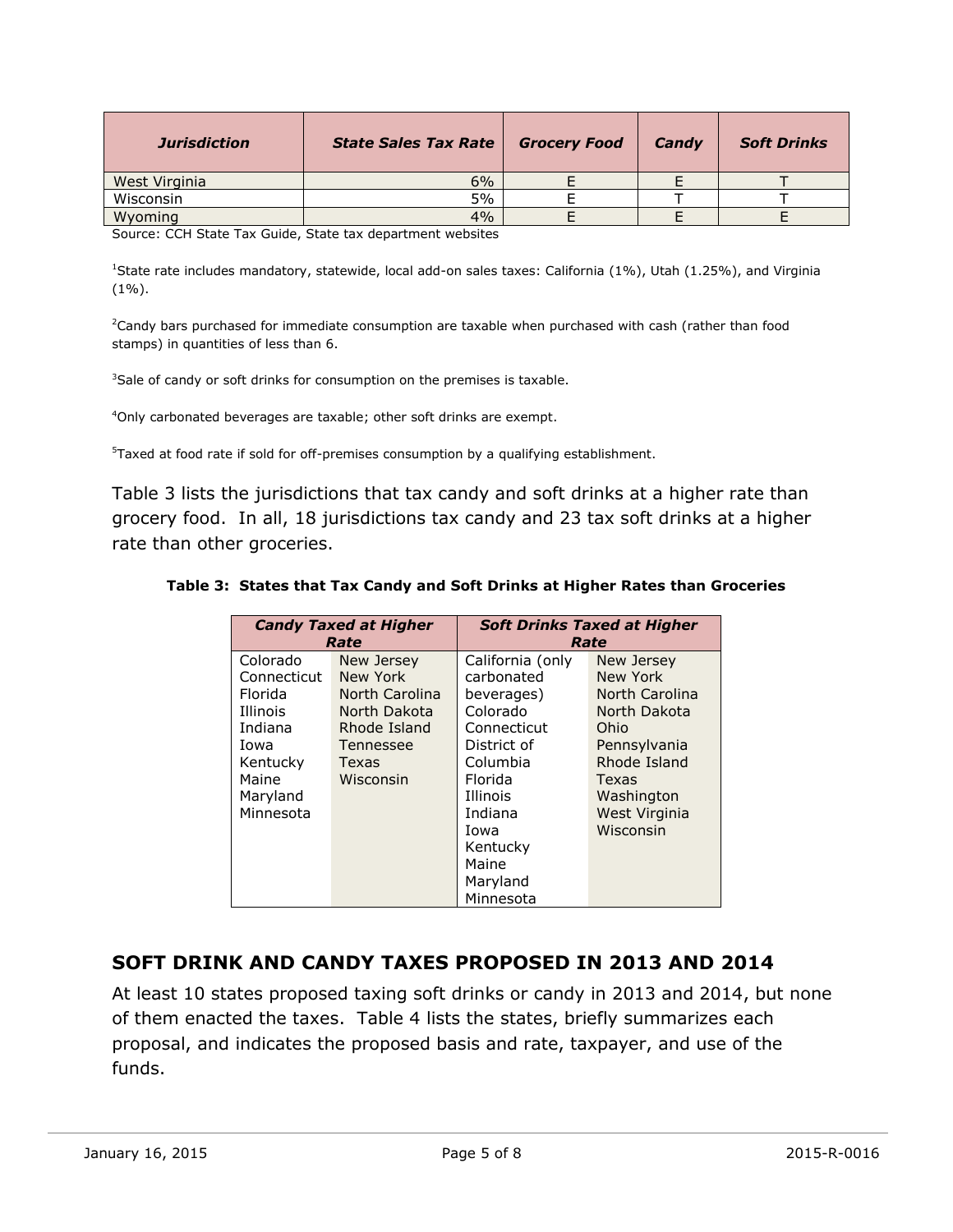Over the two-year period, eight of the states (California, Connecticut, Hawaii, Illinois, New York, Oregon, Rhode Island, and Vermont) considered 10 bills imposing an excise tax on soft drinks. With the exception of two bills from Connecticut and Hawaii, the states proposed imposing the tax on distributors, manufacturers, or wholesalers and basing it on the volume of the beverage or the volume of the beverage that soft drink syrups or powders could make. Hawaii considered a proposal that based the tax on the amount of sugar in the beverage. Connecticut's proposal, on the other hand, based the tax on sales price, but did not specify who would pay it.

Unlike the other states, Massachusetts and Nebraska considered proposals to subject soft drinks (and candy in the case of Massachusetts) to the existing state sales and use taxes.

Most of the states proposed using all or a portion of the revenue generated from the taxes to fund obesity prevention or other public health programs. Illinois and Vermont also proposed directing a portion of the tax revenue to their Medicaid programs. One of Hawaii's proposals would have directed the revenue to its community health centers and trauma system special funds.

| <b>State and Bill</b>                            | <b>Proposal</b>                                             | <b>Tax Basis</b><br>and Rate       | <b>Imposed</b><br>On | <b>Proposed Use of Funds</b>                                                                                                                       |
|--------------------------------------------------|-------------------------------------------------------------|------------------------------------|----------------------|----------------------------------------------------------------------------------------------------------------------------------------------------|
| <b>California</b><br>Senate Bill 622<br>(2013)   | Excise tax on<br>sugar-<br>sweetened<br>beverages           | \$0.01 per<br>ounce                | <b>Distributors</b>  | Children's Health Promotion Fund<br>(to fund childhood obesity<br>prevention activities and<br>programs)                                           |
| <b>Connecticut</b><br><u>SB 96 (2014)</u>        | Excise tax on<br>beverages high<br>in calories and<br>sugar | 2% of sales<br>price               | Not specified        | Not specified                                                                                                                                      |
| <b>Hawaii</b><br><u>SB 646 (2013)</u>            | Excise tax on<br>sugar-<br>sweetened<br>beverages           | \$0.01 per<br>teaspoon of<br>sugar | <b>Distributors</b>  | Community health centers and<br>trauma system special funds                                                                                        |
| <b>Hawaii</b><br>SB 1085 (2013)<br>HB 854 (2013) | Excise tax on<br>sugar-<br>sweetened<br>beverages           | \$1.28 per<br>gallon               | <b>Distributors</b>  | Obesity and Chronic Disease<br>Prevention Special Fund                                                                                             |
| <b>Illinois</b><br>HB 5690 (2013)<br>and 2014)   | Excise tax on<br>sugar-<br>sweetened<br>beverages           | \$0.01 per<br>ounce                | <b>Distributors</b>  | Illinois Wellness Fund (to fund<br>school health and wellness,<br>obesity prevention, and other<br>public health programs) and<br>Medicaid program |

#### **Table 4: Recent Soft Drink and Candy Tax Proposals**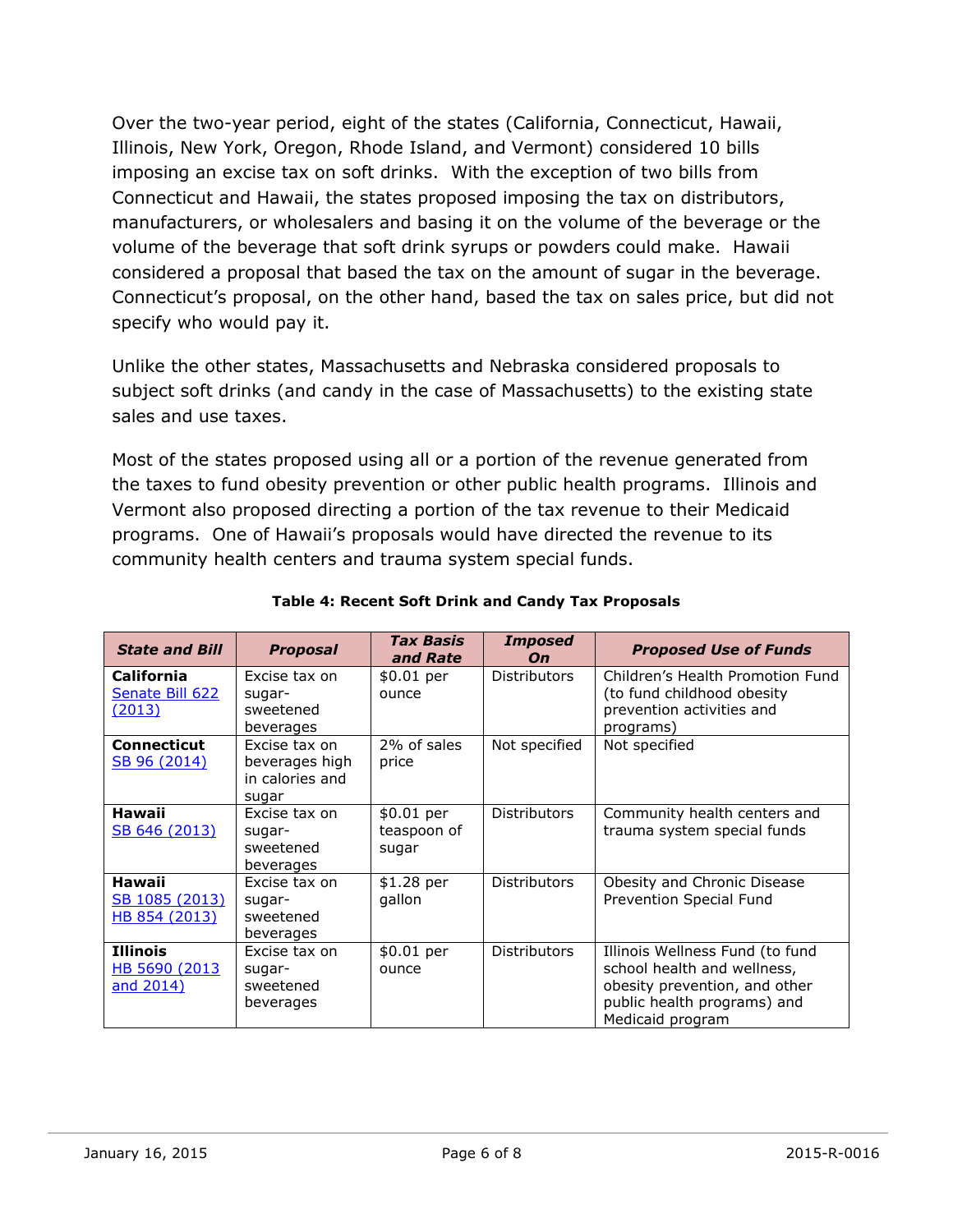| <b>State and Bill</b>                  | <b>Proposal</b>                                     | <b>Tax Basis</b><br>and Rate | <b>Imposed</b><br>On                               | <b>Proposed Use of Funds</b>                                                                                                                                                   |
|----------------------------------------|-----------------------------------------------------|------------------------------|----------------------------------------------------|--------------------------------------------------------------------------------------------------------------------------------------------------------------------------------|
| <b>Massachusetts</b><br>HB 2634 (2013) | Sales and use<br>tax on soft<br>drinks and<br>candy | $6.25%$ of<br>sales price    | Consumers                                          | Prevention and Wellness Trust<br>Fund (to fund public health<br>programs)                                                                                                      |
| <b>Nebraska</b><br>LB 447 (2013)       | Sales and use<br>tax on soft<br>drinks              | 5.5% of<br>sales price       | Consumers                                          | Nebraska Healthy Kids Fund (to<br>fund student fitness and school<br>district wellness programs) and<br>local health departments                                               |
| <b>New York</b><br>HB 7432 (2013)      | Excise tax on<br>sugar-<br>sweetened<br>beverages   | \$0.01 per<br>ounce          | <b>Distributors</b>                                | Children's Health Promotion Fund<br>(to fund childhood obesity<br>prevention activities and<br>programs)                                                                       |
| <b>Oregon</b><br>HB 2331 (2013)        | Excise tax on<br>sugar-<br>sweetened<br>beverages   | \$0.005 per<br>ounce         | Distributors/<br>Manufacturer<br>s                 | Healthy nutrition, physical<br>education, and public health<br>programs and activities                                                                                         |
| <b>Rhode Island</b><br>HB 5228 (2013)  | Excise tax on<br>sugar-<br>sweetened<br>beverages   | \$1.28 per<br>gallon         | Distributors/<br>Manufacturer<br>s/<br>Wholesalers | Prevention and Wellness Trust<br>Fund (to fund health and<br>wellness programs, including<br>grants to towns, community-<br>based organizations, and health<br>care providers) |
| <b>Vermont</b><br>HB 234 (2013)        | Excise tax on<br>sugar-<br>sweetened<br>beverages   | \$0.01 per<br>ounce          | <b>Distributors</b>                                | Vermont Healthy Weight<br>Initiative Fund (to fund obesity<br>prevention programs) and<br>Medicaid                                                                             |

Sources: UConn Rudd Center for Food Poli[cy & Obesity's Legislation Database](http://www.yaleruddcenter.org/legislation/); Westlaw search; state legislative websites

#### **HYPERLINKS**

2013 California Senate Bill No. 622,

[http://leginfo.legislature.ca.gov/faces/billNavClient.xhtml?bill\\_id=201320140SB622](http://leginfo.legislature.ca.gov/faces/billNavClient.xhtml?bill_id=201320140SB622) accessed January 14, 2015.

2013 Hawaii Senate Bill No. 646,

[http://www.capitol.hawaii.gov/session2013/bills/SB646\\_.htm,](http://www.capitol.hawaii.gov/session2013/bills/SB646_.htm) accessed January 14, 2015.

2013 Hawaii Senate Bill No. 1085,

[http://www.capitol.hawaii.gov/session2013/Bills/SB1085\\_SD1\\_.PDF,](http://www.capitol.hawaii.gov/session2013/Bills/SB1085_SD1_.PDF) accessed January 14, 2015.

2013 Hawaii House Bill No.854, http://www.capitol.hawaii.gov/session2013/Bills/HB854 .pdf, accessed January 14, 2015.